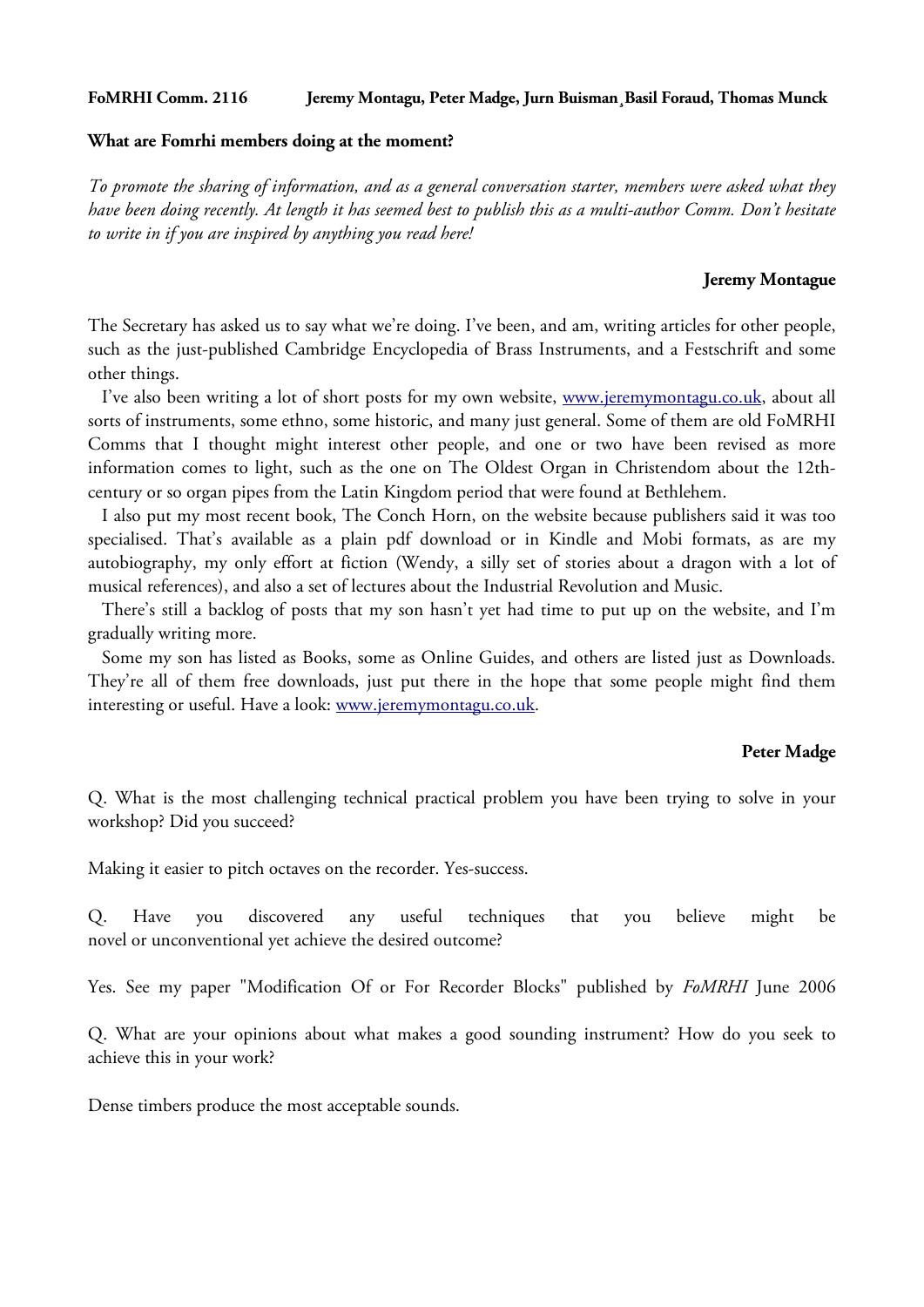# **Jurn Buisman, Museum Geelvinck / Geelvinck Music Museums**

Q. What project(s) have you been working on over the last year?

We have had a new venue for the last 18 months: Geelvinck Music Museum Zutphen for historic pianos of the 18th and 19th centuries. In addition, we work on a project for cooperation between music and musical instrument museums in the Netherlands. Part of our museum is a workshop for restoration of historic pianos. We also stimulate emerging professional craftsmen (and women); piano technicians.

Q. Which historical instruments have you been inspired by over the last year?

Historic pianos and related instruments such as reed organs, player pianos, glass harmonica and clavichords.

Q. Which historical instruments or makers do you think offers a challenge to accepted ideas or notions that deserves wider exposure?

Dutch historic pianos and glass harmonica / chord

Q. If you could ask a single question to a past historical maker about their practice, what would it be and who would you ask it to?

Do you coach emerging professionals for a next generation of craftsmen?!

Q. Have you discovered any new sources of knowledge applicable to your area of interest?

We have our own library of historic pianos and we use a lot internet.

Q. Which aspect of the instruments you are interested in arouses the most passionate debate and controversy when discussed?

Authenticity and performing on historic instrument or just preserving instruments

… and questions in particular for instrument makers?

Q. What is the most challenging technical practical problem you have been trying to solve in your workshop? Did you succeed?

A square piano which was fully restored but kept having problems with tuning during performances. It is a riddle why this cannot be solved.

Q. What are your opinions about what makes a good sounding instrument? How do you seek to achieve this in your work?

Some instruments just have this "je ne sais pas" and others just don't.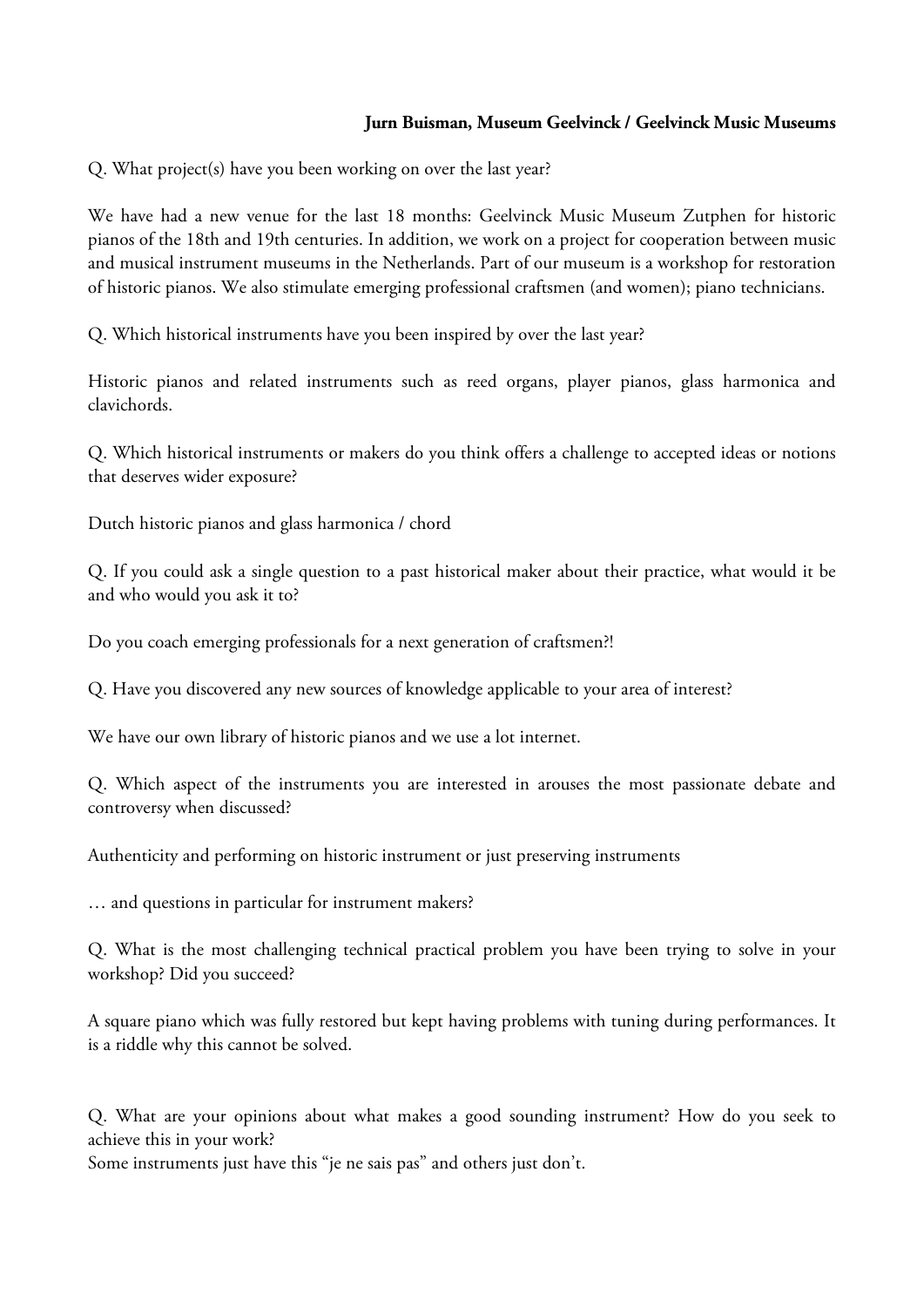Q. Is there anything you would like to ask other *FoMRHI* members about?

Visit our museum in Zutphen: [www.geelvinck.nl](http://www.geelvinck.nl/)

## **Basil Foraud**

The project that has been absorbing me for some time is building a bandora, based on an NRI drawing No 1, of the seventies. I have recently finished an orpharion based on the Palmer instrument in Copenhagen. Lessons learned on this instrument are being applied to the bandora.

 The two surviving orpharions and the citterns in the Hill Collection in the Ashmolean Museum have been my inspiration, together with a pack of photos that Peter Forrester so kindly sent to me when I was making a cittern many years ago.

 The wire-strung instruments that survive and the documentary evidence around them indicates to me that maybe the wire instruments are underused today.

 My question of a past maker such as John Rose would be about how they cut the neck joint on the bandora. Both of mine will be a butt joint . . . very hard to do as the surfaces are convex/concave.

 No new sources of info, but David Millers Comm No 214 on 'Diderot's False Tables' was useful in useful in fixing the end blocks to the sides and assembling the back ribs over the mould.

 Temperament is the issue that most struggle with when I explain that my frets don't match the equal temperament of guitars.

 My most difficult challenge was setting up the action of the orpharion. Being so concerned with the clearance between string and fret, and not making the bridge too high, for right hand comfort, I didn't make a sharp enough angle over the bridge saddle, so the base end buzzes if I am not careful. I need to remove wood from the bridge.

 As to materials used, having started out using reversible glue for everything, I am now thinking about using modern glue more, and using reversible glue for soundboards and fretboards only.

 Varnishing is an issue for someone working without a professional training. The cittern was varnished with NRI pine resin varnish, very beautiful due to its high refractive index, but the drying time is for ever. The neck was waxed with canuba wax, but over time this has got mucky and needs to be cleaned off. The orpharion was varnished with several coats of half strength oil based polyurethane (satin), then cut back with T-cut, it looks good and feels nice too. The fingerboard is ripple sycamore, left natural, treated with two coats of sanding sealer and a few coats of Briwax, it still looks and feels good and is unmarked after two years of regular use. I play with an Early Music band, so finishes have to be robust, and able to cope with the odd knock and bump. We have to cope with limited performance space, and panic as instruments get shoved into cases as the rain arrives.

 What makes a good sounding instrument? I don't know is the short answer! I source the best materials I can, especially pine for the soundboards. Real care is taken over the joints. Lots of tapping to get a good response as the instrument is made. I have tried to make the backs and tops vibrate in the mid frequency range of the instrument, but this will change with final shaping and gluing up, plus varnishing. The physics of how it probably all works guides me more than anything.

 Finally, if anyone's Comms could offer help over bandora construction, rose construction for say a vihuela, or a proper "gothic" harp, I would be very interested.

 As an amateur I feel guilt over being more of a taker than a giver, also I have limited time to make so things grow slowly. I can't thank enough those who are prepared to share their insights with us all.